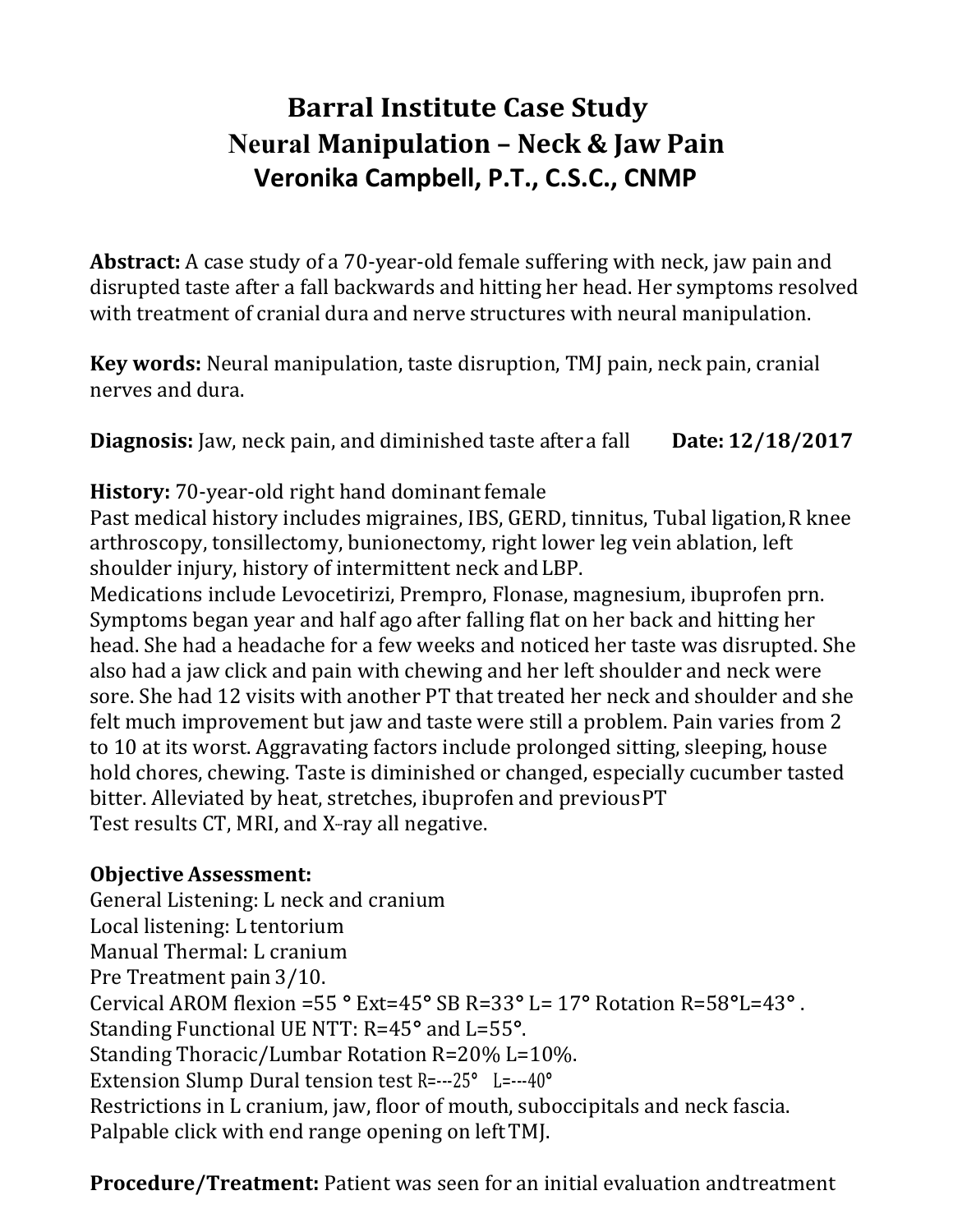session that lasted 75 minutes and two follow up treatments that lasted 60 minutes each. Treatment sessions included neural techniques for left tentorium,